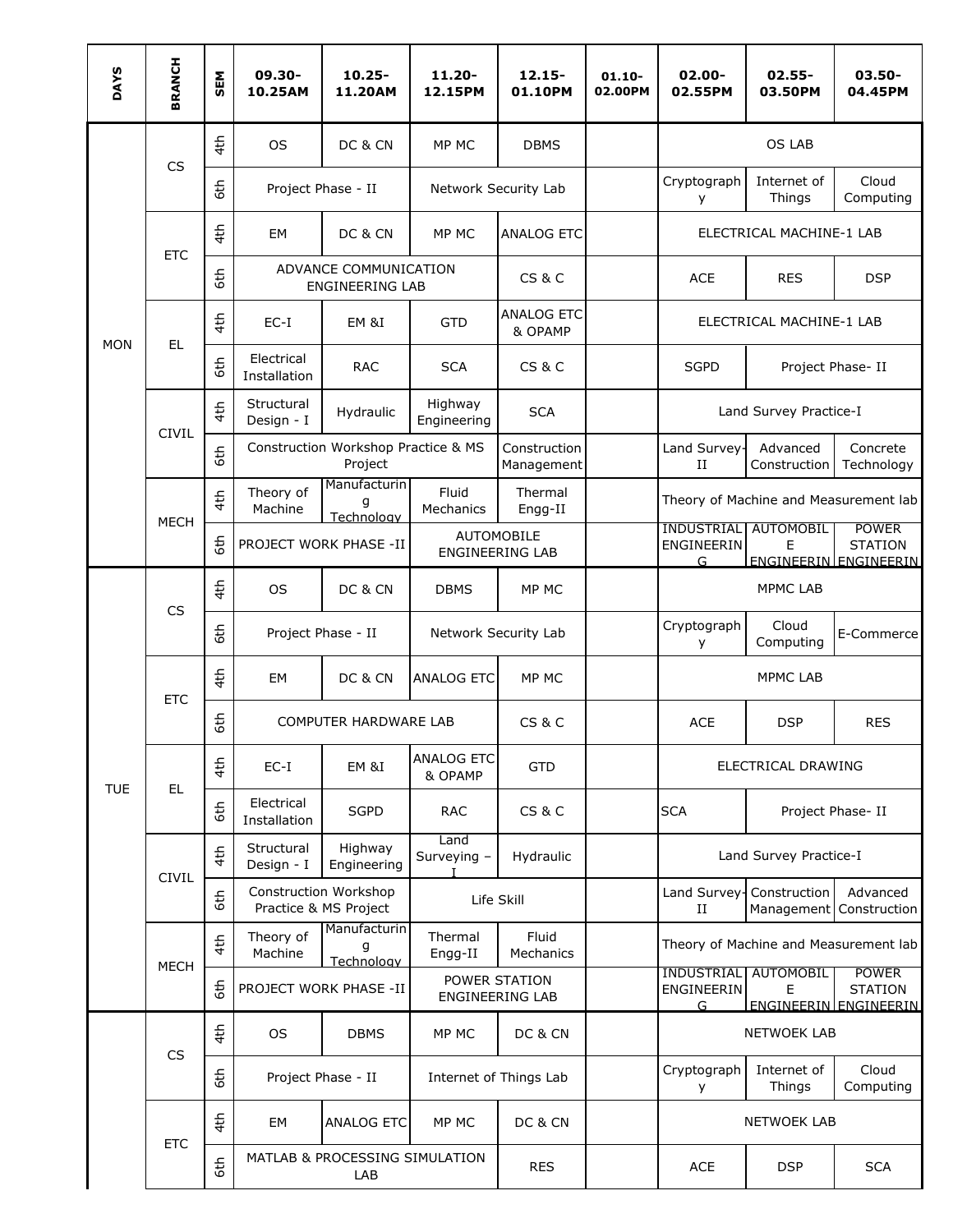| <b>WED</b> | <b>EL</b>    | 4th             | $EC-I$                          | <b>ANALOG ETC</b><br>& OPAMP                | EM &I                                   | <b>GTD</b>                                        | ELECTRICAL DRAWING                                                 |                                                                |                                                         |
|------------|--------------|-----------------|---------------------------------|---------------------------------------------|-----------------------------------------|---------------------------------------------------|--------------------------------------------------------------------|----------------------------------------------------------------|---------------------------------------------------------|
|            |              | 6th             | Electrical<br>Installation      | <b>SGPD</b>                                 | Life Skill                              |                                                   | <b>RAC</b>                                                         | Project Phase- II                                              |                                                         |
|            | <b>CIVIL</b> | 4th             | Structural<br>Design - I        | Land<br>Surveying -                         | Highway<br>Engineering                  | Hydraulic                                         | Civil Engg. Drawing-II                                             |                                                                |                                                         |
|            |              | 6th             | Land Survey Practice -II        |                                             | Land Survey-<br>$_{\rm II}$             |                                                   | Construction<br>Management                                         | Advanced<br>Construction                                       | Concrete<br>Technology                                  |
|            | <b>MECH</b>  | 4th             | Theory of<br>Machine            | Manufacturin<br>q<br>Technology             | Fluid<br>Mechanics                      | Thermal<br>Engg-II                                | Mechanical Engg. Lab-II                                            |                                                                |                                                         |
|            |              | 6th             | PROJECT WORK PHASE -II          |                                             | POWER STATION<br><b>ENGINEERING LAB</b> |                                                   | <b>AUTOMOBIL</b><br>Е                                              | <b>POWER</b><br><b>STATION</b><br><b>ENGINEERIN ENGINEERIN</b> | <b>ADVANCE</b><br>MANUFACTU<br><b>RING</b>              |
|            |              | 4th             | <b>OS</b>                       | MP MC                                       | <b>DBMS</b>                             | DC & CN                                           |                                                                    | <b>NETWOEK LAB</b>                                             |                                                         |
|            | <b>CS</b>    | 6th             | Project Phase - II              |                                             | Internet of Things Lab                  |                                                   | Cryptograph<br>y                                                   | Internet of<br>Things                                          | Cloud<br>Computing                                      |
|            | <b>ETC</b>   | 4th             | EM                              | MP MC                                       | <b>ANALOG ETC</b>                       | DC & CN                                           |                                                                    | <b>NETWOEK LAB</b>                                             |                                                         |
|            |              | 6th             |                                 | PLC & Automation LAB                        |                                         | <b>CS &amp; C</b>                                 | <b>ACE</b>                                                         | <b>RES</b>                                                     | <b>DSP</b>                                              |
|            |              | 4th             | $EC-I$                          | EM &I                                       | <b>ANALOG ETC</b><br>& OPAMP            | <b>GTD</b>                                        |                                                                    | SIMULATION ON MATLAB                                           |                                                         |
| <b>THU</b> | EL           | 6th             | Electrical<br>Installation      | <b>SGPD</b>                                 | <b>RAC</b>                              | CS&C                                              | <b>Electrical Workshop</b>                                         |                                                                |                                                         |
|            |              | 4th             | Structural<br>Design - I        | Hydraulic                                   | Highway<br>Engineering                  | Land<br>Surveying -                               | Civil Engg. Drawing-II                                             |                                                                |                                                         |
|            | <b>CIVIL</b> | 6th             |                                 | Land Survey Practice -II                    | Project Phase-II                        |                                                   | Land Survey-<br>П                                                  | Construction                                                   | Advanced<br>Management Construction                     |
|            | <b>MECH</b>  | 4th             | Theory of<br>Machine            | Manufacturin<br>q<br>Technology             | Fluid<br>Mechanics                      | Thermal<br>Engg-II                                | Mechanical Engg. Lab-II                                            |                                                                |                                                         |
|            |              | 6th             | PROJECT WORK PHASE -II          |                                             | LIFE SKILL                              |                                                   | <b>AUTOMOBIL</b><br>Е                                              | <b>POWER</b><br><b>STATION</b><br>ENGINEERIN ENGINEERIN        | <b>ADVANCE</b><br>MANUFACTU<br><b>RING</b>              |
|            | <b>CS</b>    | 4th             | <b>OS</b>                       | MP MC                                       | TS                                      | <b>DBMS</b>                                       |                                                                    | <b>SCA</b>                                                     |                                                         |
|            |              | 6th             | Project Phase - II              |                                             | <b>SCA</b>                              |                                                   | Cloud<br>Internet of<br>E-Commerce<br>Things                       |                                                                | Computing                                               |
|            | <b>ETC</b>   | 4th             | EM                              | MP MC                                       | <b>SCA</b>                              | <b>ANALOG ETC</b>                                 |                                                                    | ANALOG ELECTRONICS LAB                                         |                                                         |
|            |              | 6th             |                                 | PROJECT Phase-II                            |                                         | <b>CS &amp; C</b>                                 | <b>ACE</b>                                                         | <b>DSP</b>                                                     | <b>RES</b>                                              |
|            |              | 4th             | EM &I                           | <b>GTD</b>                                  | <b>SCA</b>                              | ANALOG ETC<br>& OPAMP                             |                                                                    | ANALOG ELECTRONICS LAB                                         |                                                         |
| <b>FRI</b> | EL.          | 6th             | Electrical<br>Installation      | <b>SGPD</b>                                 | <b>RAC</b>                              | CS&C                                              |                                                                    | Project Phase- II                                              |                                                         |
|            |              | 4 <sup>th</sup> | Hydraulic                       | Land<br>Surveying -                         | Highway<br>Engineering                  | <b>SCA</b>                                        | <b>SCA</b>                                                         |                                                                |                                                         |
|            | <b>CIVIL</b> | 6th             |                                 | CADD Lab and Design & Detailing<br>Practice |                                         | Land Survey-<br>$_{\rm II}$                       | Advanced<br>Concrete<br>Construction<br>Construction<br>Management |                                                                | Technology                                              |
|            | <b>MECH</b>  | 4th             | Manufacturin<br>g<br>Technology | Fluid<br>Mechanics                          | Thermal<br>Engg-II                      | <b>SCA</b>                                        |                                                                    | Workshop-III                                                   |                                                         |
|            |              | 6th             |                                 | PROJECT WORK PHASE -II                      | <b>SCA</b>                              | <b>ADVANCE</b><br><b>MANUFACTU</b><br><b>RING</b> | <b>INDUSTRIAL</b><br>ENGINEERIN<br>G                               | <b>AUTOMOBIL</b><br>E                                          | <b>POWER</b><br><b>STATION</b><br>ENGINEERIN ENGINEERIN |
|            | $\sim$       | 4th             | DC & CN                         | MP MC                                       | <b>DBMS</b>                             | <b>TS</b>                                         |                                                                    | <b>DBMSLAB</b>                                                 |                                                         |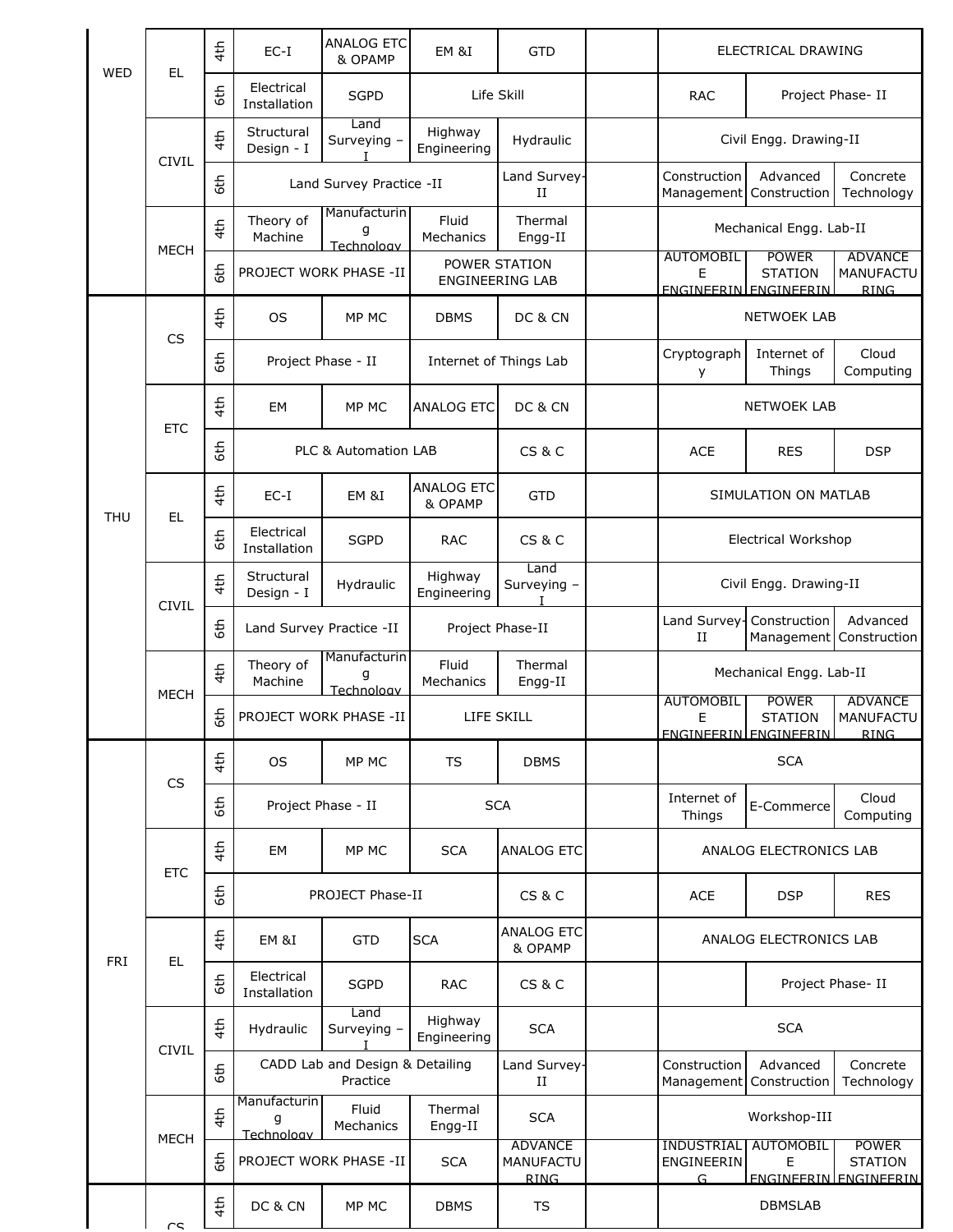|            | دب           | $\frac{4}{5}$ | Life Skill                                  |                     | <b>SCA</b> | Internet of<br>Things     |                          | Cryptograph<br>у                     |                          | E-Commerce                                        |
|------------|--------------|---------------|---------------------------------------------|---------------------|------------|---------------------------|--------------------------|--------------------------------------|--------------------------|---------------------------------------------------|
| <b>SAT</b> | <b>ETC</b>   | 4th           | DC & CN                                     | MP MC               |            | <b>TS</b>                 |                          | ELECTRICAL MACHINE-1 LAB             |                          |                                                   |
|            |              | 6th           | PROJECT Phase-II                            |                     | Life Skill |                           |                          | <b>DSP</b>                           |                          | <b>SCA</b>                                        |
|            | <b>EL</b>    | 4th           | $EC-I$                                      | EM &I               | <b>SCA</b> |                           | ELECTRICAL MACHINE-1 LAB |                                      |                          |                                                   |
|            |              | 6th           | Electrical<br>Installation                  | <b>SGPD</b>         | <b>RAC</b> | <b>SCA</b>                |                          | Electrical Workshop                  |                          |                                                   |
|            | <b>CIVIL</b> | 4th           | Structural<br>Design - I                    | Land<br>Surveying - |            | <b>SCA</b>                |                          |                                      | <b>Technical Seminar</b> |                                                   |
|            |              | 6th           | Project Phase-II                            |                     |            | Land Survey-<br>п         |                          | Construction<br>Management           | Concrete<br>Technology   | <b>SCA</b>                                        |
|            | <b>MECH</b>  | 4th           | Theory of<br>Machine                        | Thermal<br>Engg-II  |            | <b>TS</b><br>Workshop-III |                          |                                      |                          |                                                   |
|            |              | 6th           | <b>AUTOMOBILE</b><br><b>ENGINEERING LAB</b> |                     | <b>SCA</b> |                           |                          | <b>INDUSTRIAL</b><br>ENGINEERIN<br>G | <b>SCA</b>               | <b>ADVANCE</b><br><b>MANUFACTU</b><br><b>RING</b> |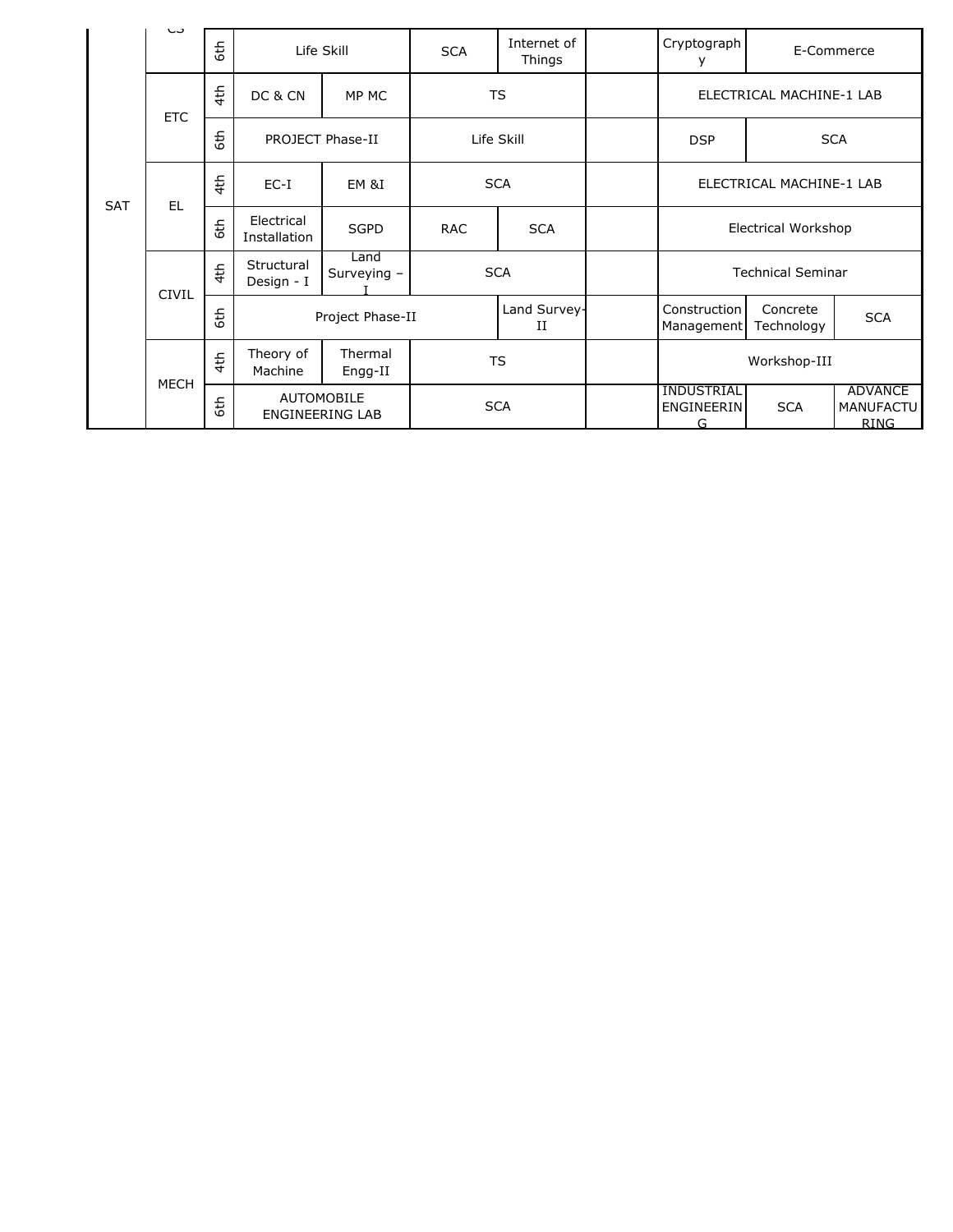## **1ST YEAR 1ST SEM TIMETABLE -2019**

| <b>DAYS</b> | <b>BRANCH</b>          | 09.30-10.25AM | $10.25 -$<br>11.20AM           | $11.20 -$<br>12.15PM | $01.10 -$<br>02.00PM | 02.00-02.55PM | 02.55-03.50PM | 03.50-04.45PM |  |
|-------------|------------------------|---------------|--------------------------------|----------------------|----------------------|---------------|---------------|---------------|--|
| <b>MON</b>  | CE/ME<br>SECTION-A     | PHY.          | <b>WORKSHOP</b><br><b>ED</b>   |                      |                      | COMM. ENG     | SEMINAR       | MATHS-1       |  |
|             | EL/ETC/CS<br>SECTION-B |               |                                |                      |                      | CA            |               |               |  |
| <b>TUE</b>  | CE/ME<br>SECTION-A     | PHY.          | SEMINAR                        |                      | U                    | MATHS-1       | COMM. ENG     | <b>BEE</b>    |  |
|             | EL/ETC/CS<br>SECTION-B |               |                                |                      | N                    |               | CA            | BE            |  |
| <b>WED</b>  | CE/ME<br>SECTION-A     | <b>BEE</b>    | <b>WORKSHOP</b>                |                      | C                    | PHY.          | BE            | MATHS-1       |  |
|             | EL/ETC/CS<br>SECTION-B | <b>BE</b>     | <b>ED</b>                      |                      | H                    |               | <b>BEE</b>    |               |  |
| <b>THU</b>  | CE/ME<br>SECTION-A     | PHY.          | PHYSICS LAB                    |                      | B                    | MATHS-1       | COMM. ENG     | <b>BE</b>     |  |
|             | EL/ETC/CS<br>SECTION-B |               |                                |                      | $\mathsf{R}$         |               | CA            | <b>BEE</b>    |  |
|             | CE/ME<br>SECTION-A     | <b>BEE</b>    | <b>DENT CENTRED ACTIVITIES</b> |                      | E                    | CA            |               | <b>BE</b>     |  |
| <b>FRI</b>  | EL/ETC/CS<br>SECTION-B | <b>BE</b>     |                                |                      | A<br>К               | COMM. ENG     | MATHS-1       | <b>BEE</b>    |  |
|             | CE/ME<br>SECTION-A     | <b>BEE</b>    | COMM. ENG. LAB                 |                      |                      | <b>BEE</b>    |               | COMM. ENG     |  |
| <b>SAT</b>  | EL/ETC/CS<br>SECTION-B | <b>BE</b>     | CA LAB                         |                      |                      | <b>BE</b>     | MATHS-1       | CA            |  |